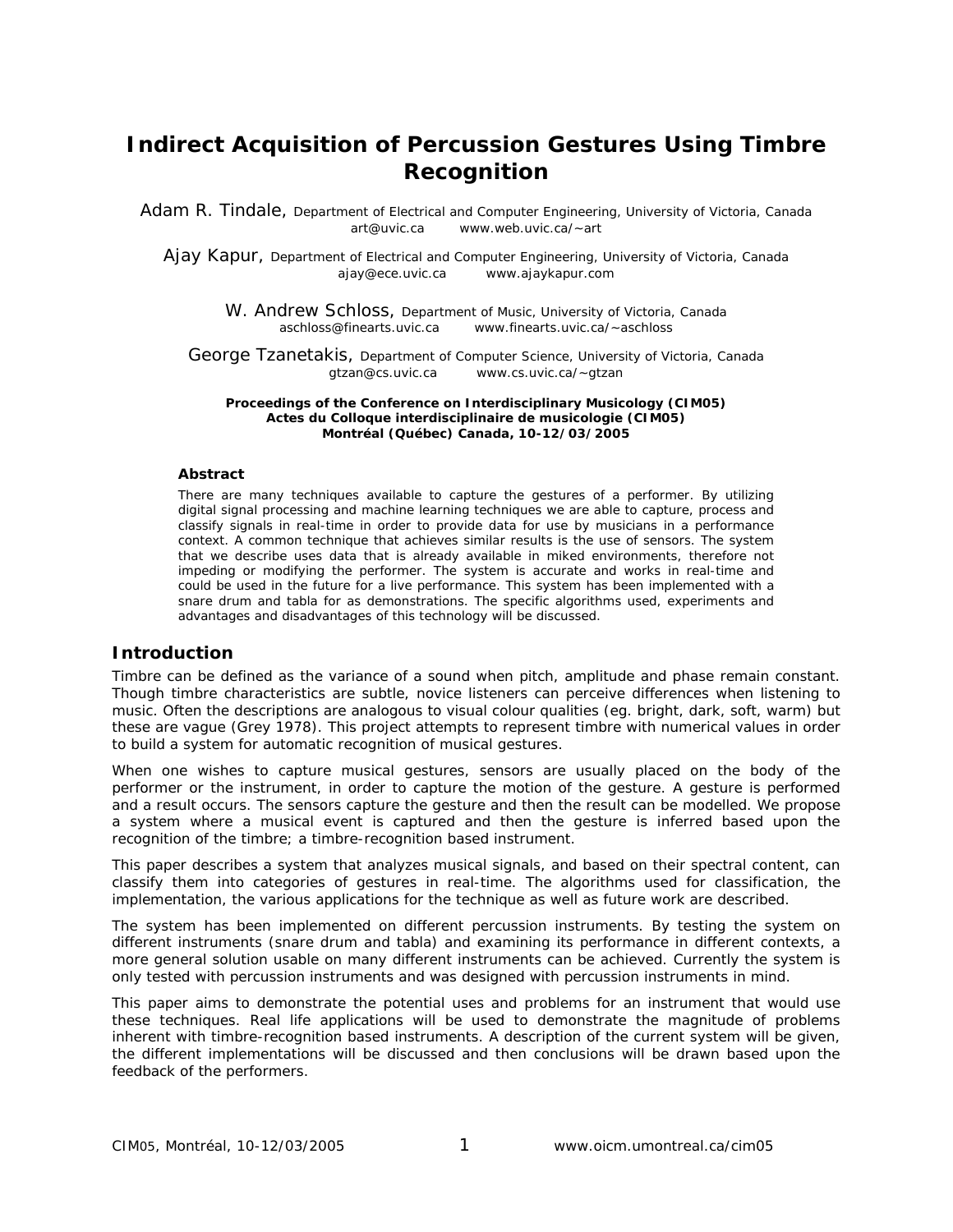## **Background**

There are two domains of related research that will be covered: timbre recognition and new interfaces for musical expression. This project borrows heavily from both fields of research in order to provide new tools for a performer.

The term *timbre recognition* is often used in the literature to refer to instrument classification. Instrument classification is the processing of an input sound to determine what instrument produced the sound. Currently, timbre classification research usually only focuses on one instrument and classifies the subtle differences between the timbres that the instrument can produce. Timbre recognition has also been explored by psychologists, for example (McAdams, Winsberg, Donnadieu, De Soete, and Krimphoff 1995), which helps to determine the accuracy of an automatic system with human performance.

Instrument classification of percussion instruments is a popular field of research because of its application to automatic transcription. Many researchers have explored this topic in significant depth, some have focused on percussion and transcribing the instruments of the drumset. Two examples of percussion instrument recognition are presented here as examples as well as the work of Caroline Traube, who has done significant work on timbre recognition of guitar tones.

Masataka Goto's beat tracking systems have application in drum transcription models. Goto's first published project (Goto 1994) demonstrates a transcription for pop music where he works under the assumption that the bass drum is often on beat one and three while the snare drum is often on beat two and four. His system included methods for recognizing snare drum and bass drum signals and then deriving a temp map by which he could perform his beat tracking.

Perfecto Herrera has also developed methods of recognizing and classifying percussion instruments for the purposes of integration into the MPEG-7 specification. He has investigated techniques that apply to drum transcription is a survey of the major classification strategies for audio content analysis (Herrera, Amatriain, Batlle, and Serra 2000). It was concluded that appropriate classification strategies need to be used to the task, and that they should be optimized for maximum efficiency and accuracy. These observations were used to create a system that can detect the presence of percussion in polyphonic streams (Sandvold, Gouyon and Herrera 2004).

Caroline Traube has created a system that is able to estimate the plucking point on the guitar based upon the resulting timbre of the stroke (Traube, Depalle, and Wanderley 2003; Traube and Depalle 2003). The work draws heavily on physics and signal processing but also includes perceptual tests of guitarists.

The ESitar (Kapur, Lazier, Davidson, Wilson, and Cook 2004) controller combines several different families of sensing technology and signal processing methods in order to capture a wide variety of gestural input data from traditional performance. In experiments (Kapur, Tzanetakis and Driessen 2004) motivated by Caroline Traube's work, sensor readings are used to train a regression model that eventually is used to replace the sensor with a virtual sensor based on the audio data. This method has a common final goal as work presented by Caroline Traube, but streamlines the human-based marking of training data with microcontroller induced sensor data.

Human Computer Interaction for Musical Performance in the context of musical performance has grown as a fusion between computer music and electronically produced music. Many different approaches have been established for creating an interface capable of the breadth of expression required for a musical instrument (Wanderley and Orio 2002). For the purposes of this paper we have provided two representative examples of significant work in this field.

Tod Machover and the Hyperinstrument Group at MIT Media Lab have created a multitude of interfaces that combine the acoustic sound of the instrument with real-time synthesis controlled by sensors embedded in the interface, dubbed hyperinstruments (Machover 1992). This is one of the few examples of serious study of synthesis and the acoustic sound of instruments combined that has been performed in public, most notably the hypercello performance by Yo-Yo Ma.

The Boie Radio Drum is a percussive gesture capture interface capable of tracking movement above the surface of the drum as well as momentary information on contact. Although it is able to convey X, Y, Z position while the sticks are within the range of reception, the precision is not reliable for complete reproducibility. A sampling rate of 200Hz is implemented in this system which is not nearly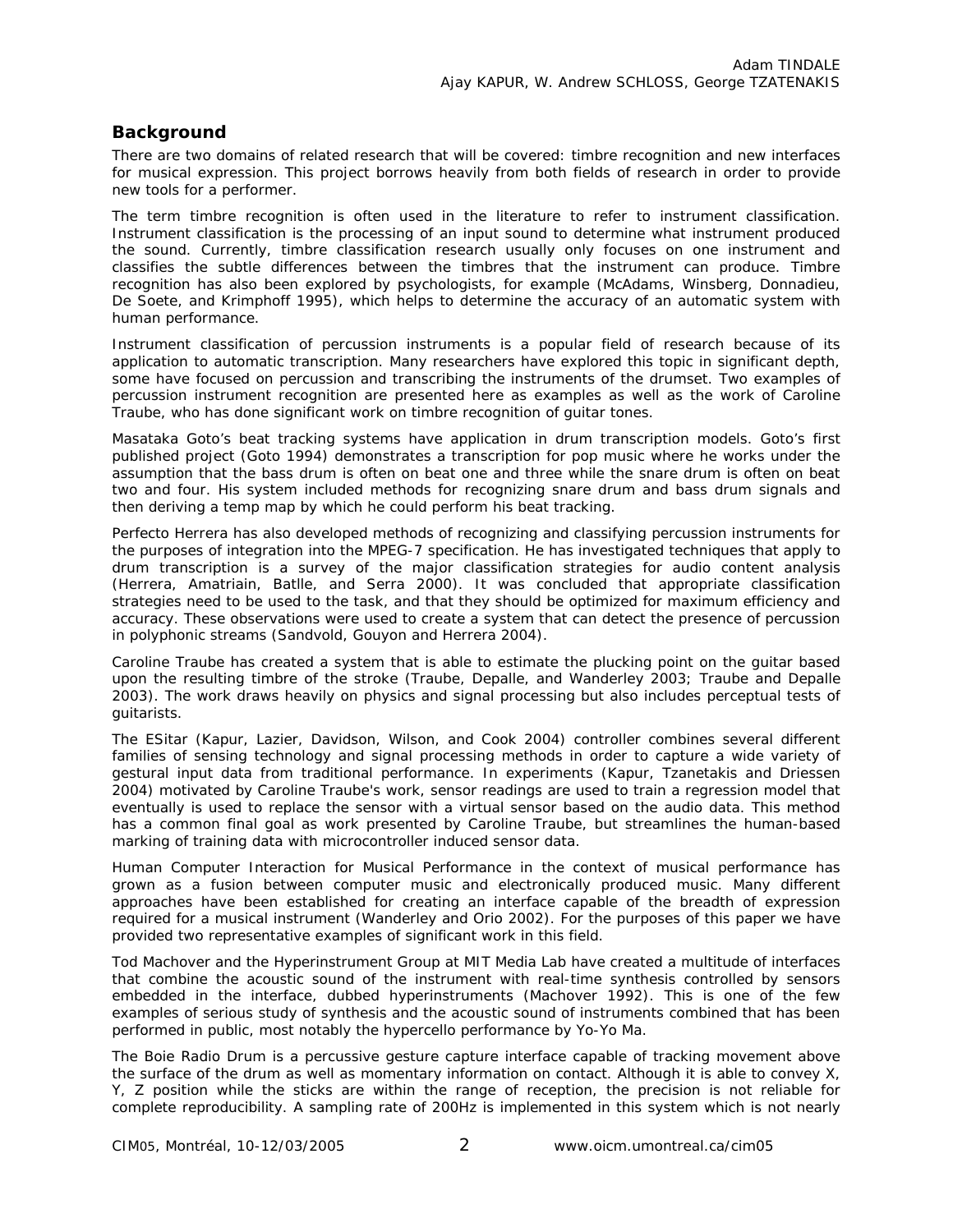sufficient to capture the smooth motion of a stick at high velocity. The third authors' experience with this radio drum has spawned a significant amount of research in order to improve upon these limitations in the current instrument (Schloss and Jaffe 1993).

# **System Outline**

The system that has been implemented to achieve real-time identification of the timbre of musical instruments is made up of three components: a microphone, software and a synthesizer. Many modern musical situations are either recorded or amplified, thus the presence of a microphone is not inhibitive for the performer. The instrument does not have to be modified with sensors and extra cabling is not needed. In fact, the signal from the microphones needs only to be routed to the recognition system while continuing their original purpose of amplification or recording.

The software is made up of three components: pre-filtering, feature extraction and classification. The original implementation was achieved in MATLAB. This software did not run in real-time but provided the basis for the current implementation. Experiments were carried out that demonstrated the accuracy of the system (Tindale, Kapur, Tzanetakis and Fujinaga 2004). Classification results upwards of 90% were achieved in many different experiments, the best of which being 99.8%.

Marsyas<sup>1</sup> is a framework for audio signal processing, music information retrieval and classification written in C++ (Tzanetakis 2000). Marsyas provides tools for musical signal processing, audio analysis, annotation and classification. Many different music information retrieval techniques are implemented in Marsyas, which allows for rapid prototyping of audio applications.

The software is bundled into a single executable that performs both the training and the classification. The software takes a series of examples from the desired instrument and trains a classifier of the user's choice. The trained classifier is stored in file so that the classifier can be recalled for further training or to be used to classify new input.



**Figure 1.** Outline of the software components. The feature extraction is performed on copies of the signal in the time and spectral domain and the outputs are combined, normalized and then used as input to the classifier.

 $\overline{a}$ 

<sup>1</sup> http://marsyas.sourceforge.net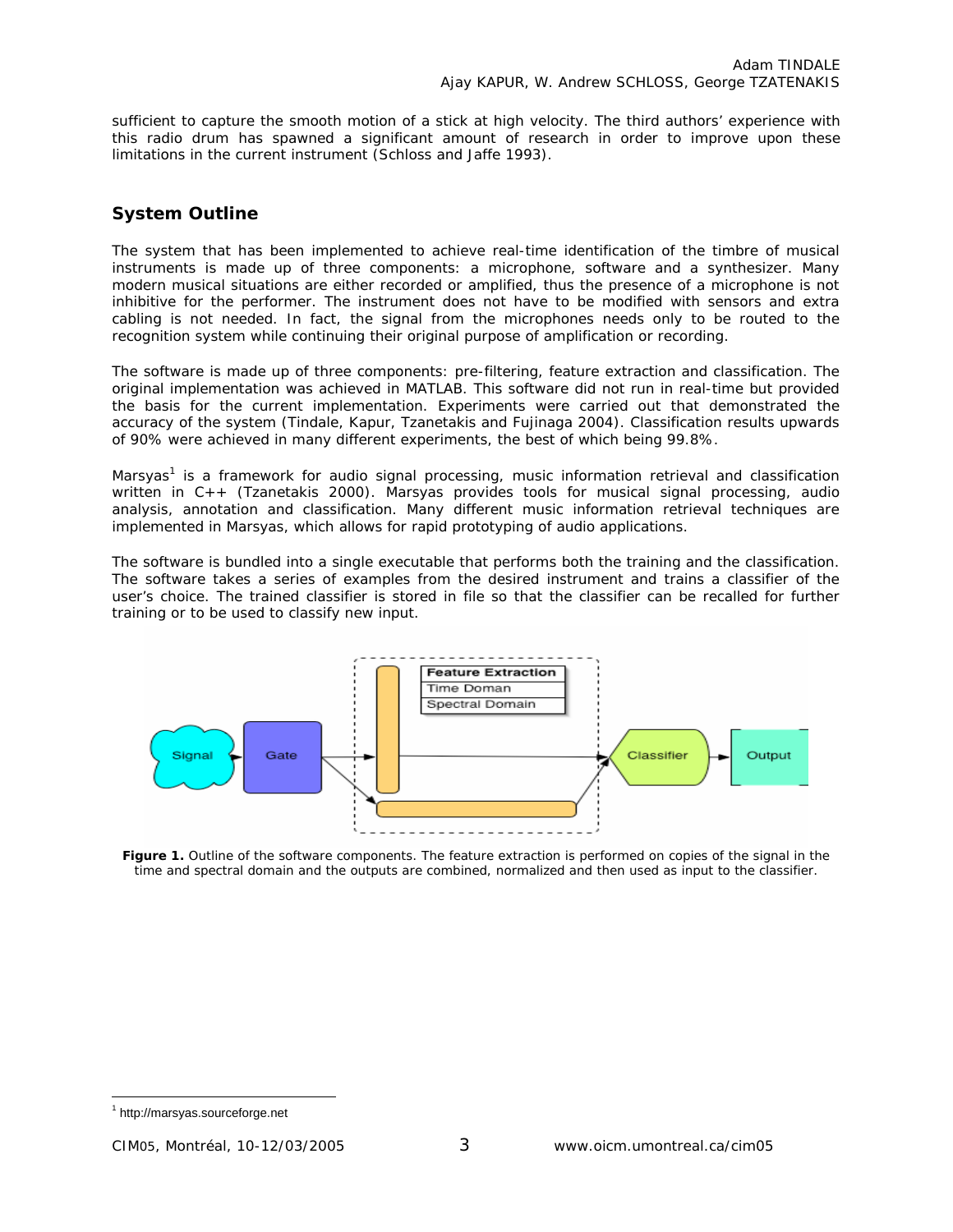The first component of the system is a simple amplitude threshold, or gate, that prevents the signal from being processed unless it crosses the threshold. When the signal crosses the threshold a fixed window is applied to the signal. The two strategies being investigated are a single window of 512 samples and a set of two windows of 128 samples each.

The pre-filtering section of the software is used to treat the input signal through different filtering techniques as well as to segment the signal into sections that may or may not contain an actual strike. Since the majority of the frequency content of most of the percussion instruments examined is in the lower end of the spectrum a simple lowpass filter has been employed.

If the signal is passed through the pre-filtering feature extraction is performed on that signal. The features used include Root Mean Square (RMS), Temporal Centroid, Spectral Centroid, Spectral Kurtosis, Spectral Skewness, Spectral Rolloff, Spectral Flux, Subband analysis, Wavelet Coefficient Averaging and Linear Predictive Coding (Herrera, Amatriain, Batlle and Serra 2000).

The resulting feature vector is given to either train a classifier or to be evaluated by a trained classifier. Four classifiers are available to use for classification: ZeroR, Gaussian, kNN and Artificial Neural Network. More details about these classifiers can be found in (Duda, Hart, and Stork 2000).

A ZeroR classifier is used as a ground truth to compare the performace of the system. ZeroR takes a list of classes and finds the class with the greatest number of examples. The trained ZeroR classifier labels all incoming instances as the class it found to have the greatest number of examples.

A gaussian classifier models the distribution of features or vectors of a particular class as a single Gaussian distribution. This distribution is characterized by the mean and covariance matrix of the training vector estimated from the training set. Gaussian classifiers are very easy to train and are fast in classification but are not particularly accurate when compared to the performance of classifiers. The classification rates drastically decrease if the distribution of the feature vector is not gaussian.

kNN is a classifier is a lazy learner. The training cycle of the algorithm is simply storing the feature vector. When the classifier is asked to classify new data it traverses the feature space and finds the nearest neighbour or neighbours and labels the example as the class with most number of neighbours of the same class. kNN offers a very fast training phase but can be slow in classification when the training set is large, which also consumes a great deal of memory when compared to other classifiers.

Artificial Neural Networks (ANNs) model the structure of the brain to classify data. Perceptrons are arranged in a network structure. Usually this structure is arranged in three layers: the input layer, the hidden layer and the output layer. The input layer collects the feature vector, the hidden layer passes the data from the input layer to the output layer, where the output of the system is given. Each perceptron is made up of inputs and a weight coefficient. The training of the network involves feeding the example through the network and the upon receiving output the weights of the perceptrons are adjusted so the actual output reflects the desired output. ANNs are very slow to train but are very fast for classification, they also offer the benefit of being able to solve complicated and non-linear tasks with high classification rates.

When the system is used for performance a microphone is set up to capture the signal of the instrument. The signal is routed to the computer hosting the software and the output of the recognition system is connected to synthesis software via standard protocols such as MIDI. Classification results are assigned arbitrary midi messages that are mapped in the synthesis software to meaningful parameters for sound generation or manipulation.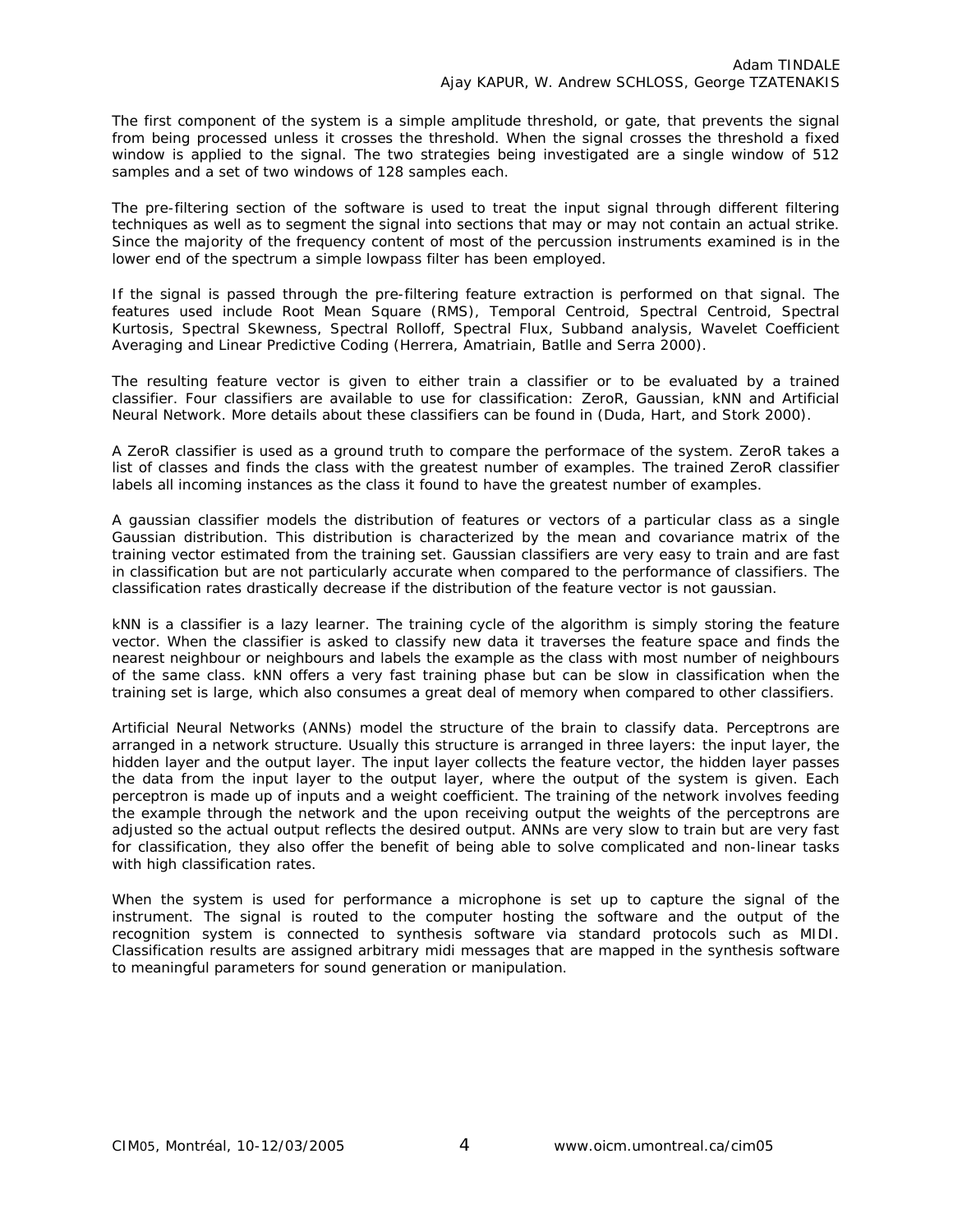#### **Case Studies**

#### *Snare Drum*

The snare drum is a standard part of a drumset. What makes the snare drum interesting is the array of metal wires (snares) that rest against the bottom head of the drum. The snares vibrate sympathetically when the drum is struck. By striking the drum in different positions along the radius of the drum not only is the vibrational pattern of the membrane effected, but the excitation of snares as well. These differences in vibration manifest themselves as a change in timbre.

Seven different stroke types have been identified and classified using our system. All of the strokes were collected with the snares engaged. These strokes can be divided into three sections: Brush Strokes, Rimshot and Standard Strokes. A brush stroke is the act of striking the drum with a brush. A rimshot occurs when the membrane and the rim of the drum are struck at the same time. Standard strokes are the act of striking the membrane of the drum with a stick.



**Figure 2.** a) Illustration of the points along the radius of the snare drum head. b) A demonstration of the production of a rimshot

#### *Tabla*

Tabla are a pair of hand drums traditionally used to accompany North Indian classical vocal and instrumental music. The silver, larger drum (shown in Figure 3(a)) is known as the *Bayan*. The smaller wooden drum is known as the *Dahina* (shown in Figure 3(b-d)).

Influenced by research described in (Chordia 2004) our system identifies and classifies four basic tabla strokes. The *Na* stroke, shown in Figure 3(b), is executed by lightly pressing the pinky and ring finger right hand down in order to mute the sound of the drum while the index finger strikes the edge. The *Ta* stroke is executed by striking the middle and ring finger of the right hand at the center of the drum*,* as shown in Figure 3(c). The *Tu* stroke is executed by striking the drum with the index finger of the right hand and quickly releasing to give an open tone, as shown in Figure 3(d). The *Ga* stroke, shown in Figure 3(a), is executed by striking the *Bayan* with the middle and index fingers of the left hand. In our initial experiments we tried to recognize the *Dha* stroke, which is the *Na* and *Ga* strokes played simultaneously.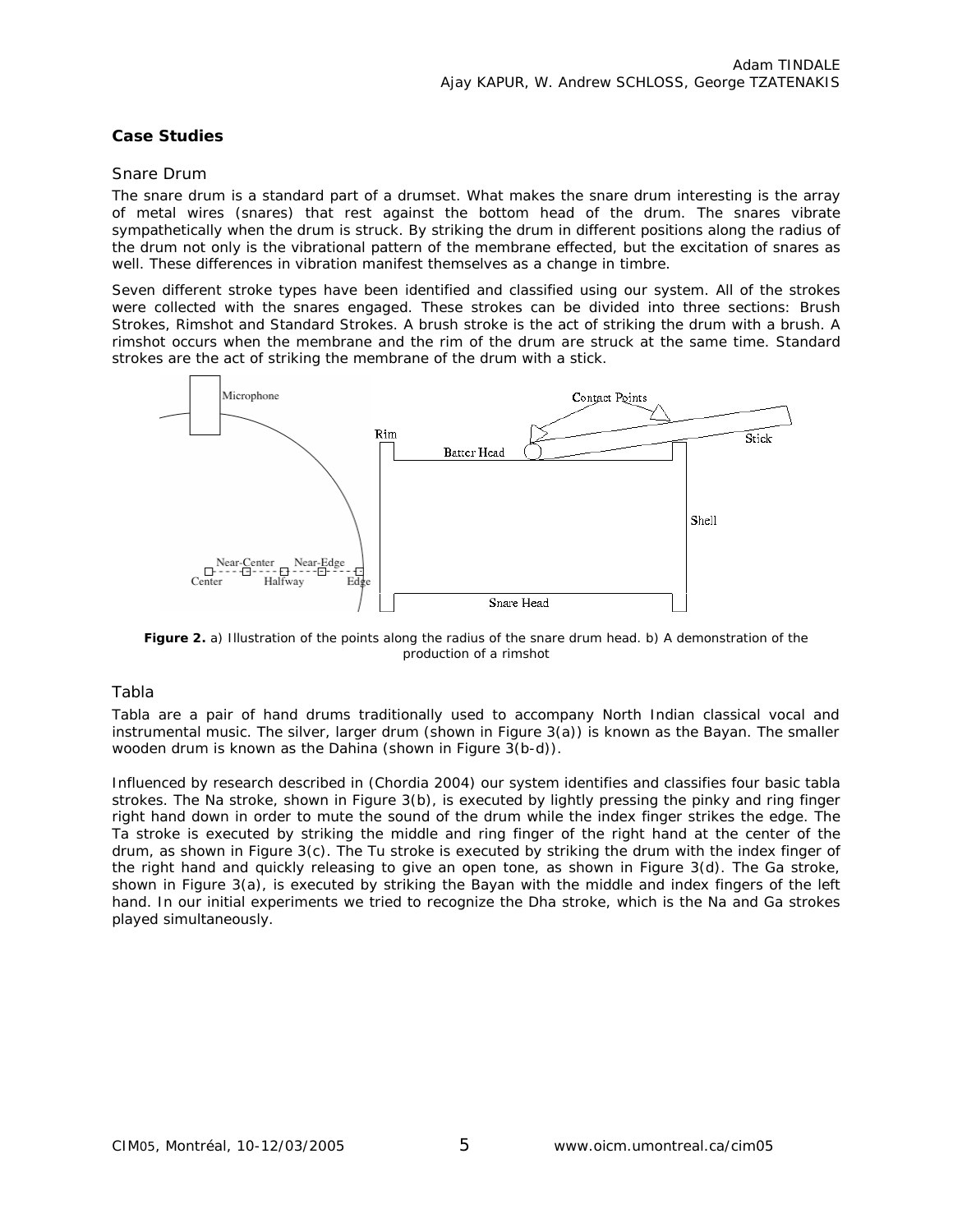

**Figure 3.** a) *Ga* Stroke b) *Na* Stroke c) *Ta* Stroke d) *Tu* Stroke on *Bayan* and *Dahina* of Tabla

Using the same set of soundfiles provided by Parag Chordia in his dissertation, our system achieved an overall recognition rate of 88% on 592 sound files. The confusion matrix (Figure 1) shows that *Dha* and *Na* strokes are sometimes interchanged which is explained by the fact that a *Dha* stroke in fact contains a *Na* stroke (combined with a *Ga* stroke).

|     |     |    | <- classified as |
|-----|-----|----|------------------|
| 127 |     | 20 | $a = Dha$        |
|     | 305 |    | $b = Ta$         |
| າາ  |     |    | $c = Na$         |
|     |     |    | $d = Tu$         |

**Table 1.** Confusion matrix from classification experiment with four tabla strokes.

# **Discussion**

Timbre-recognition based instruments require that a sound be made in order to capture gesture. This leads to many design problems. The timbre produced by the instrument must be loud enough to be captured by the recognition system, yet quiet enough to not interfere with the surround musical texture.

When designing a real-time system of this nature latency is a major concern. The factors involved in classifying sounds of this nature have to do with computational complexity and the length of the buffers being computed. The original offline software used a variable sized window that was the length of the attack section of the sound. This is not practical in a real-time context, instead fixed width windows are used.

Computational complexity can be overcome with a small and efficient feature set. Our previous research has demonstrated that it is possible to attain high classification rates using only time domain features (Tindale, A. et al. 2004).

Timbre-recognition based instruments, by nature, offer interesting potential for mapping strategies. One example is the potential to use the output of the system to influence effects upon the sound captured by the microphone. This allows for the timbre of the instrument to further effect the timbre. For example, it is possible to have a delay effect on the miked signal and have the result of the output of the timbre recognition system modify the length of delay in the delay effect.

An issue with these instruments is the mapping technique to be used. Unlike other new interfaces where sensors provide a numerical reading that can be directly mapped to a parameter in the synthesis engine, the resulting data from this system is symbolic. The output does not necessitate that the symbols be organized in any standard taxonomy such as a range of values between two points. Also, when dealing with discrete classes there is possibility for problems in classification when a new piece of data is an intermediate between trained classes. One possibility is to use automatic regression techniques such as used in ESitar.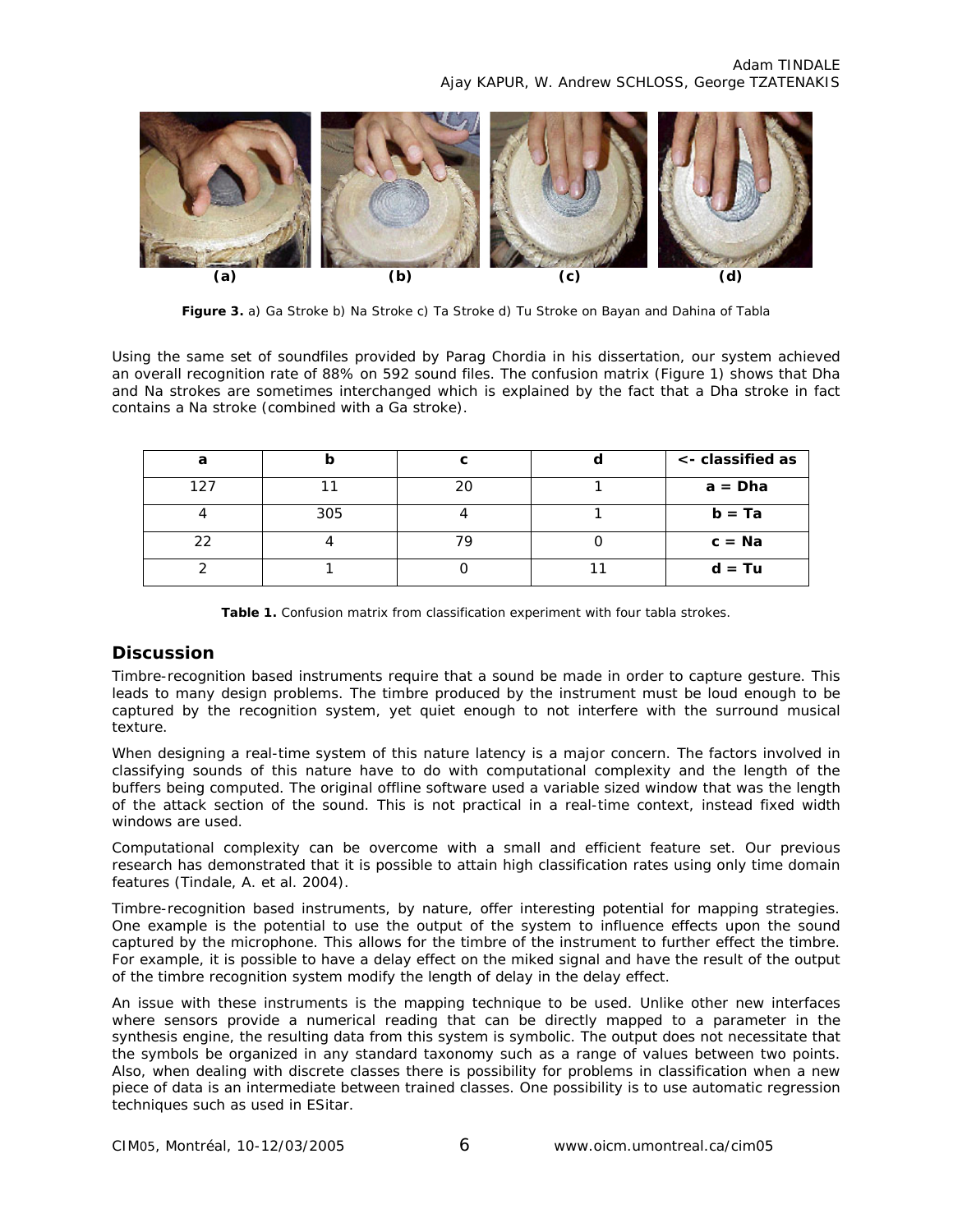Feedback from performers was collected informally in order to help to evaluate the system. When working in controlled environments the feedback was positive. The system provided sufficient breadth of gesture recognition to allow the performer to control while still remaining flexible enough to provide great expressive potential. The biggest complaint about the system was that the data output of the system is only class; no velocity information is currently used. It was also pointed out that the system could provide the potential to control the sound after an onset. Tracking the evolution of the timbre of a sound over many windows could provide this data to a performer, much the same way aftertouch provides further data to keyboard players.

#### **Future Research**

Custom drum hardware is being constructed for use with the software system. The drum will consist of a drum resembling a timbale with a piezo and an embedded microphone. The piezo will be used to train the system in a similar manner as described in the ESitar system (Kapur et al. 2004).

A major drawback to the system is the effect of noise on the classification result. Two techniques are being investigated to combat this problem: onset detection and pre-filtering. There has been significant research into segmentation of audio streams that will be explored to improve the system. Also, a scientific study of the effect of the pre-filtering on the recognition rate is planned and the results will be absorbed into the recognition system.

Also, in an attempt to make the system more expressive for users, standard parameters will be included in future versions, such as amplitude and aftertouch-like parameters. The inclusion of aftertouch poses interesting design problems such as the need for a much more complex labelling system and corresponding examples. Since this functionality has been requested by the performers it will be investigated.

#### **Conclusion**

We have presented a new technique for capturing the subtle and expressive gestures of the expert performer. By capturing the result of the gesture by means of timbre recognition we are able to classify the timbre into a category that represents a narrow class of musical gestures. The inference of the gestures is mapped into control parameters for synthesis software. This process has been given the name of a timbre-recognition based instrument.

**Acknowledgments**. Thank you to Peter Driessen and Ichiro Fujinaga for their contributions to this project. Thanks to Parag Chordia for sound files for our initial Tabla experiments.